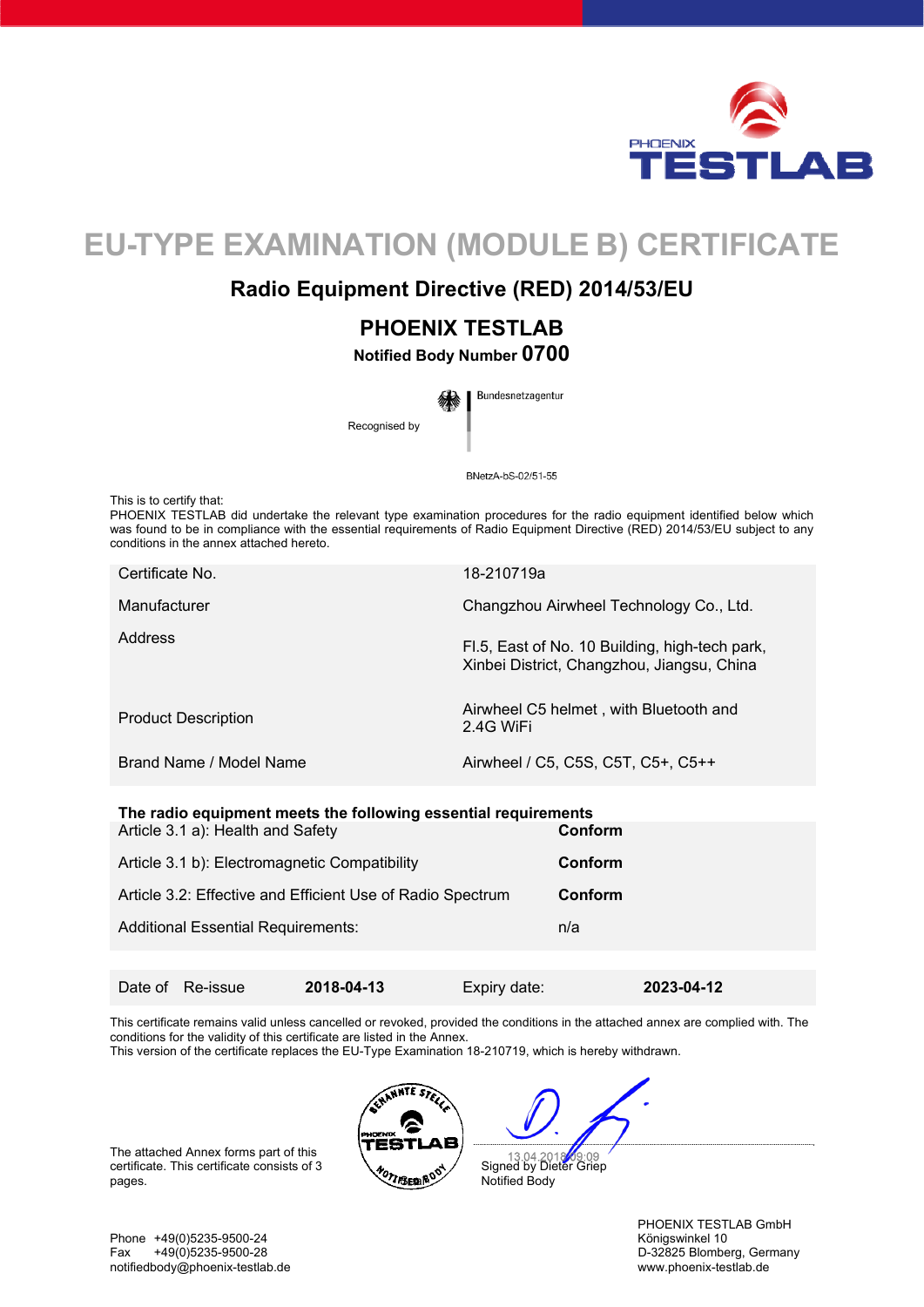## **Annex**

| <b>Technical description</b>                                             |                                                                                                                                                        |
|--------------------------------------------------------------------------|--------------------------------------------------------------------------------------------------------------------------------------------------------|
| <b>Frequency Range</b>                                                   | Bluetooth 2402 - 2480 MHz (79 channels)<br>WLAN 2.412 GHz - 2.472GHz (13 channels)                                                                     |
| <b>Transmit Power</b>                                                    | $-0.90$ dBm EIRP<br>11.50 dBm EIRP                                                                                                                     |
| Operational temperature<br>range                                         | $-10$ to $+40^{\circ}$ C                                                                                                                               |
| Hardware Version                                                         | WPA3 MAIN V2 20161122                                                                                                                                  |
| Software Version                                                         | <b>Blue Test 3 V2.4.8</b>                                                                                                                              |
| <b>System Components</b>                                                 |                                                                                                                                                        |
| Secondary Lithium Battery                                                | Changzhou Airwheel Technology Co., Ltd.<br>batt1-C5, 3.7V, 1320mAh                                                                                     |
| <b>Optional Components</b>                                               |                                                                                                                                                        |
|                                                                          |                                                                                                                                                        |
| <b>Approval documentation</b>                                            | Technical Documentation Airwheel C5                                                                                                                    |
|                                                                          | External / Internal Photos, User Manual, Label, Block Diagram,<br>Circuit Diagram, Operational Description, PCB Layout, Parts<br>Placement, Parts List |
| <b>EU Declaration of Conformity</b>                                      | Declaration of Conformity, 1 page, 2018-03-29                                                                                                          |
| <b>Explanation of compliance</b><br>Article $10(2)$ and Article $10(10)$ | Declaration of Operation in Member States and application for<br>certification.pdf, 1 page, 2018-03-29                                                 |
| <b>Further Documents</b>                                                 | Risk Assessment C5, C5S, C5T, C5+, C5++, 2018-02-09, 4 pages                                                                                           |
|                                                                          | Declaration on model difference, 1 page, 2018-03-29                                                                                                    |
|                                                                          | C5 Serial Model No .report                                                                                                                             |